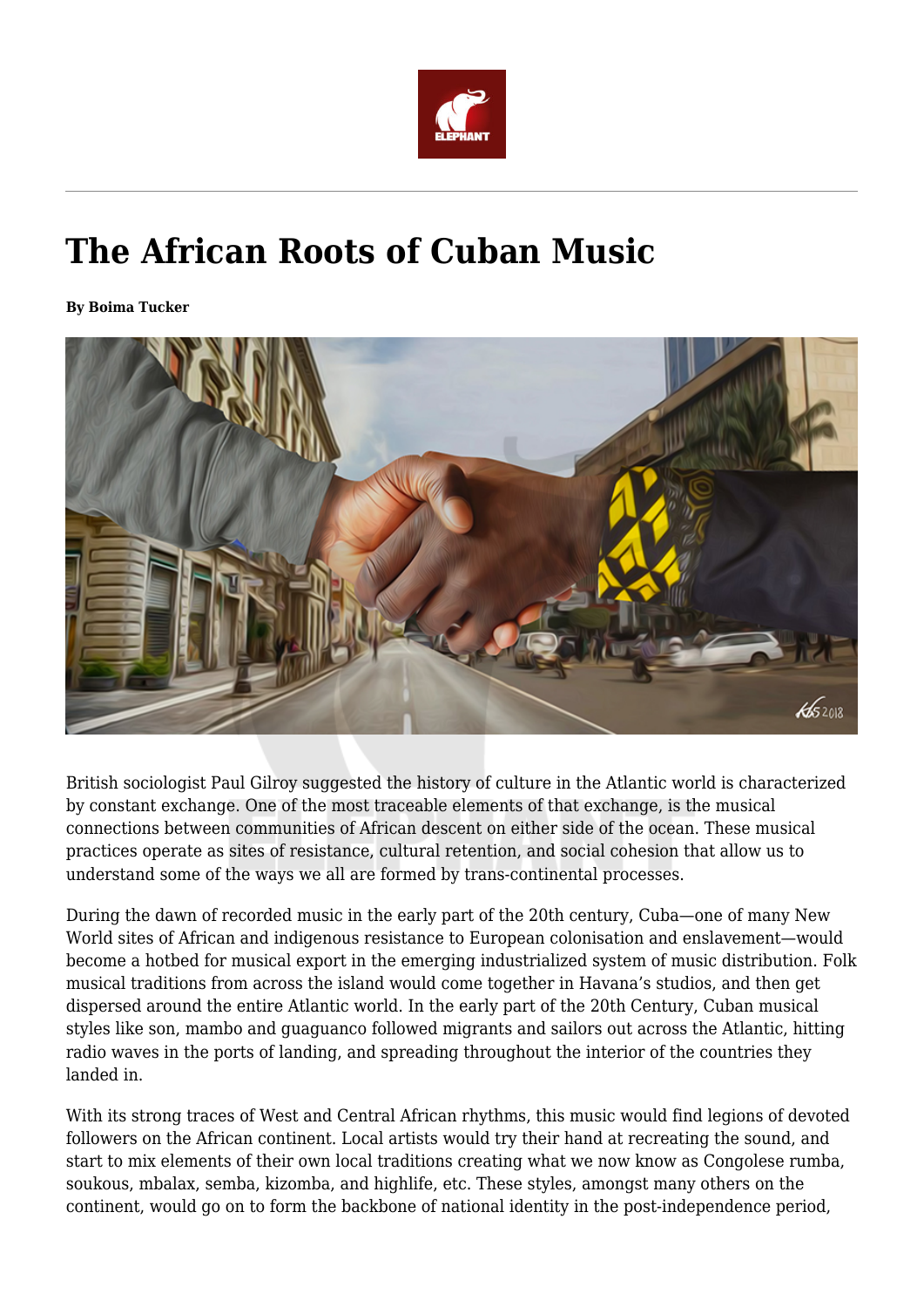their propagation [supported with enthusiasm](https://www.theguardian.com/music/2003/jul/03/artsfeatures.popandrock) by the leaders of the new nations. They are also the ancestors of many popular music sounds on the continent today.



Kiki on Conga. Image credit Eli Jacobs-Fantauzzi.

While Cuba had technically been independent for at least a half century before sub-Saharan African nations, one could argue that Cubans found their true independence in conjunction with their peers on the continent. The Cuban Revolution in 1959 shook off the final shackles of American empire and posed a challenge to the hemispheric dominance of US imperial capitalism. In the Cold War propaganda machine, Cuba would go on to become the western hemisphere antithesis to everything its larger and more powerful neighbor to the north stood for.

After the Revolution, Cuban cultural production would become cut off from capitalist networks of trade, though the nation would retain some influence in the Caribbean and South America (despite US attempts to prevent it). In Africa, countries like Angola would strengthen their ties with Cuba during the Cold War, but the outsize cultural influence that Cuba held in the Atlantic world, prerevolution, would leave a void that would quickly be filled by Jamaica, Brazil, and the Cuban and Puerto Rican diasporas in the US. Cuba itself would turn more inward, its cultural production burdened by the heavy weight of nostalgia and nation building—European, indigenous, and African roots fighting it out in a perennial dance on top of the ruins of the Spanish empire.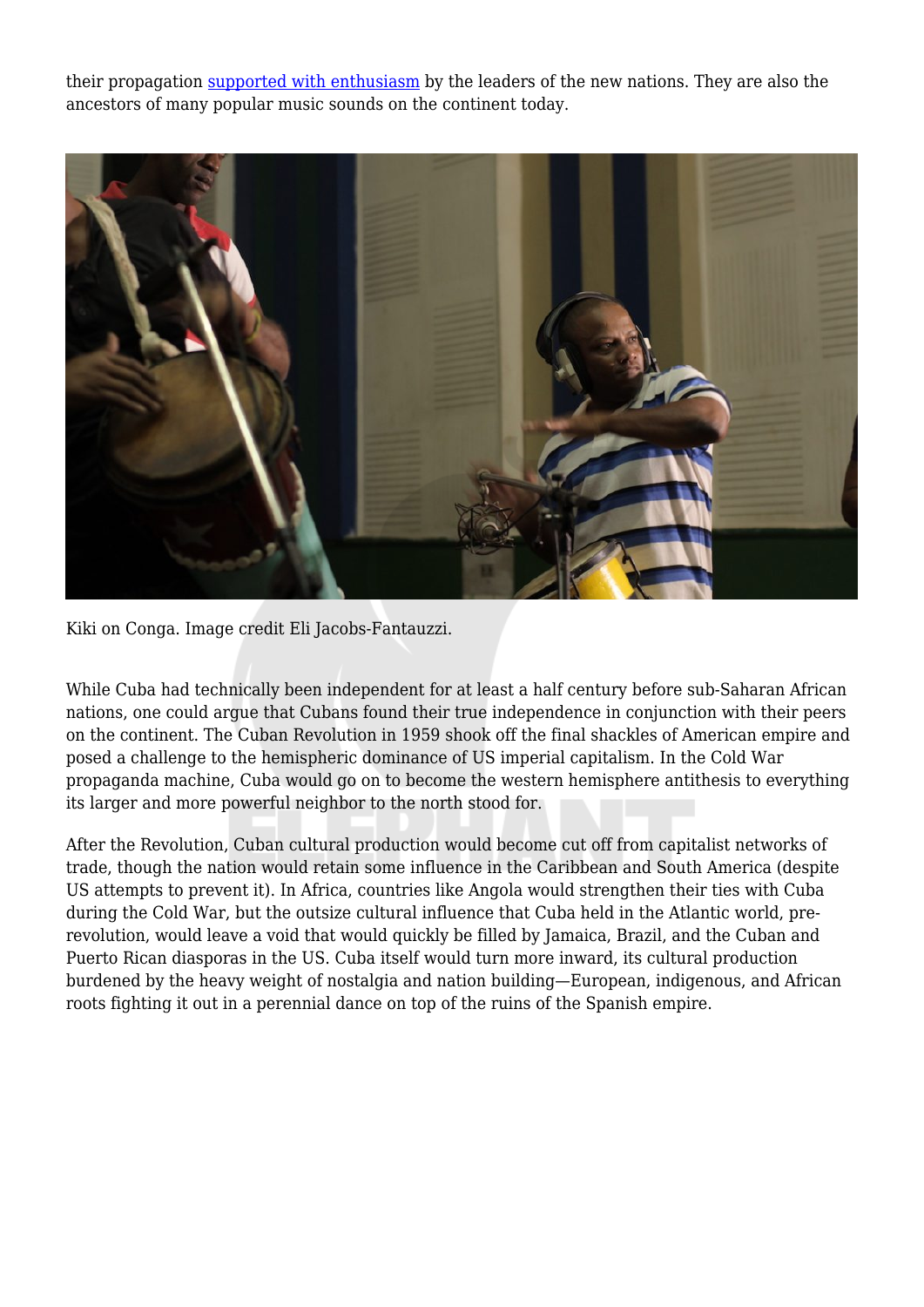

Youth of Chicharones. Image credit Eli Jacobs-Fantauzzi.

The beauty in black Atlantic cultural formation is in the continual exchange of information that persists between peoples of African descent across language, national borders, and even time. This "counter-culture" of western modernity utilises and navigates systems that were designed to exploit and repress the communities from which it came. So naturally, on the back of western capitalism, African popular music influenced by Cuba would repeat the process initiated in the early 20th Century, finding receptive audiences back on the western side of the Atlantic Ocean. In places like Santo Domingo, Port au Prince, Cartagena and Baranquilla, the process of acculturation and hybridiation would repeat, and Africa would have its turn to make its mark on the popular musics of the Caribbean in the latter part of the century.

While Cuba had technically been independent for at least a half century before sub-Saharan African nations, one could argue that Cubans found their true independence in conjunction with their peers on the continent

It would take until more recently, in the wake of political and cultural revolutions driven by youth on the African continent, and a global revolution in communication technology for similar processes to happen in Cuba. And that's where Puerto Rican brothers Eli and Khalil Jacobs-Fantauzzi's latest documentary *[Bakosó: Afrobeats in Cuba](https://vimeo.com/303543164)* picks up.

The opening scene in the film shows Havana-based DJ Jigüe tuning into a radio interview with an artist named Ozkaro to hear that "something" is happening 700 km away in his home province of Santiago. A new musical genre, *bakosó*, was developing, and local artists such as Ozkaro were blending Afro-Cuban folk and popular music with contemporary continental genres like afrobeats, afrohouse, and kuduro. There are huge parties with hundreds, maybe thousands of fans in a public square, new dance styles and crews, and the city's existing set of rappers and reggaetoneros are enthusiastically taking to the genre.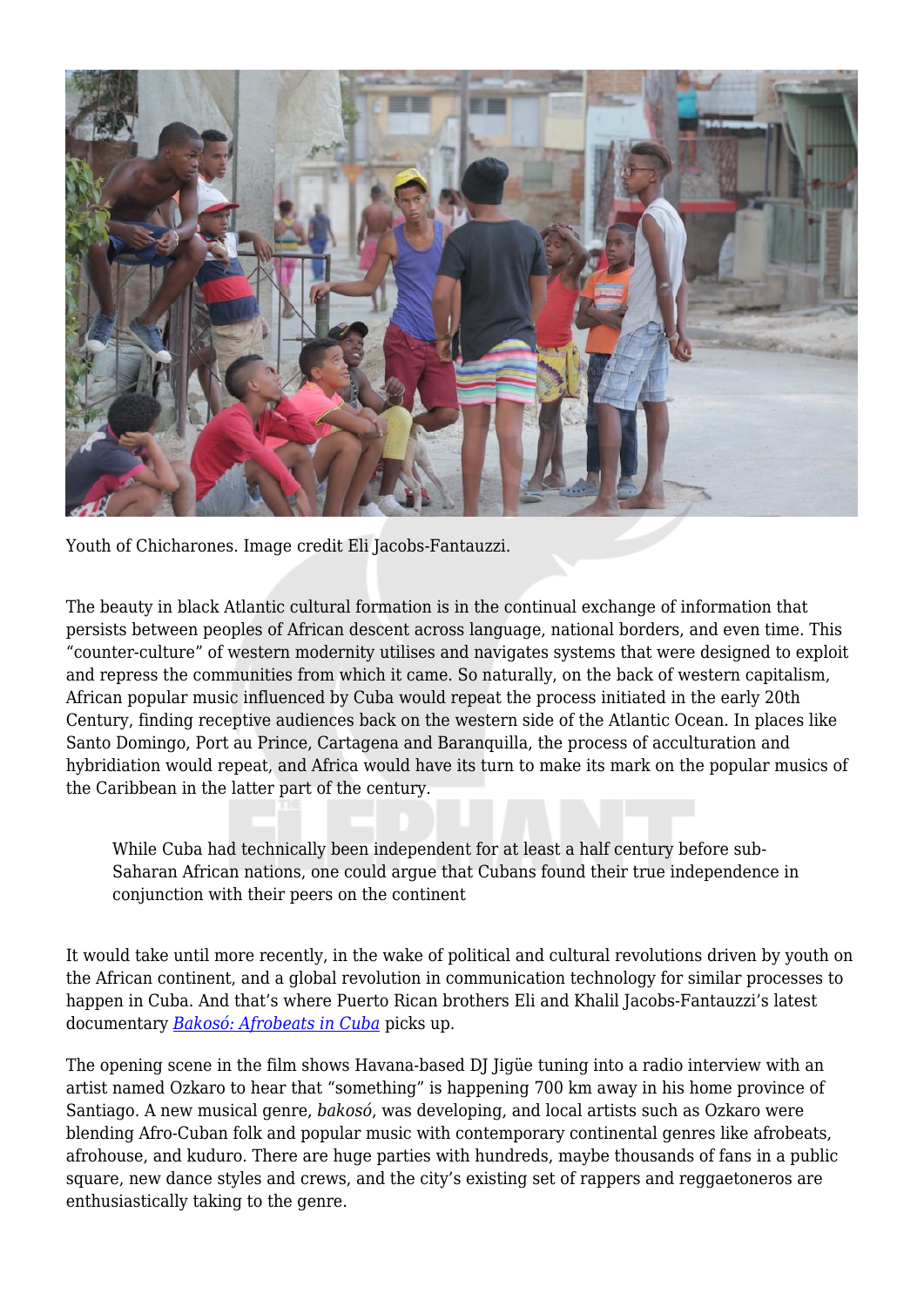

DJ Jigüe. Image credit Eli Jacobs-Fantauzzi.

Jigüe decides that he needs to go back home after being disconnected and see what is going on in Santiago. This personal journey home, to a place of roots, serves as a metaphor in the film itself, for bakosó's origin story, and for Cuban's engagement with African culture in general. This, along with other devices employed by the directors, such as the folkloric dance performance that bookends the film, create a form-defying, yet accessible introduction to Cuba's cultural landscape.

Once in Santiago, we travel with Jigüe to meet Ozkaro in his home studio where they discuss the difficulties in being an artist in Santiago: the lack of technology with which to produce and the challenge of being distant (or rather disconnected) from Havana where the largest media houses are. The absence of such hurdles is taken for granted in the global North. In the production of the current mainstream global pop sound, access to state of the art technology is a necessary prerequisite. Even with these limitations, Cubans have no problem accessing sounds from Africa. That's because contemporary African genres arrived in Cuba from a surprising source: [medical](https://www.newyorker.com/science/elements/why-african-american-doctors-are-choosing-to-study-medicine-in-cuba) [students](https://www.newyorker.com/science/elements/why-african-american-doctors-are-choosing-to-study-medicine-in-cuba) from Angola, Mozambique, Tanzania, South Africa, and across the continent.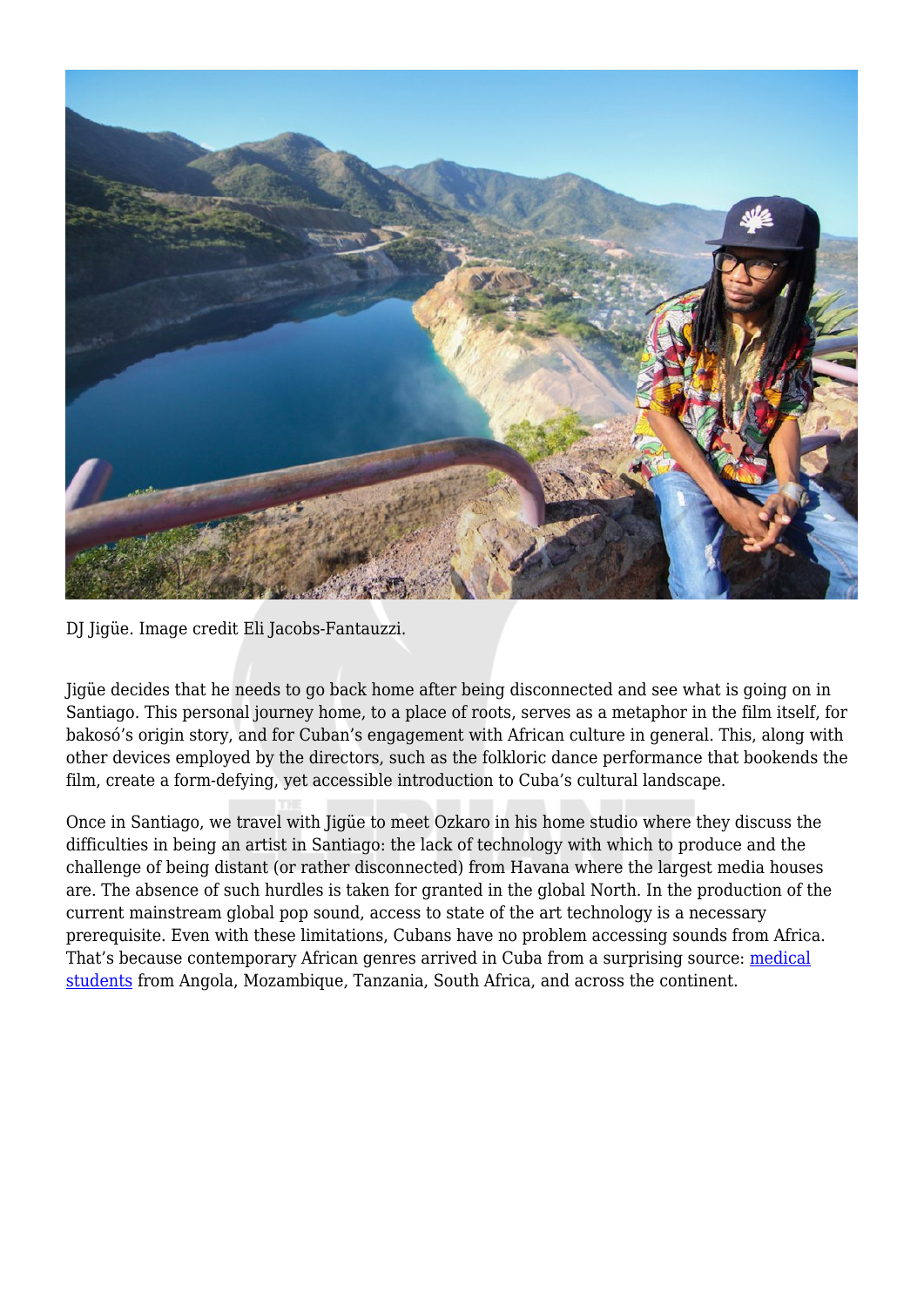

Some bakosó producers offer explanations as to why they think the African students' music has been taken up with enthusiasm by the public in Santiago. Reasons dance around the idea of African retentions, sometimes slipping into essentialist tropes common across Latin America like, "Santiageras have a certain sexuality." But, it's Ozkaro who provides one of the most profound insights when he explains the importance of the clave rhythm to the Cuban public. His insight is interesting because it is an electronically programmed clave that has become the most pronounced element across many African popular music genres, and was one of the main rhythms that African audiences had originally connected with when Cuban music reached their shores.

The film moves on from there to explore more of the African retentions embedded in Santiagero culture, and explains the conditions that birthed a strong African consciousness in this part of the island. In a scene where the group Conexión Africa is recording a song called "Africa" with an Angolan football club's banner on the wall of the booth, one can tangibly feel such African consciousness manifesting.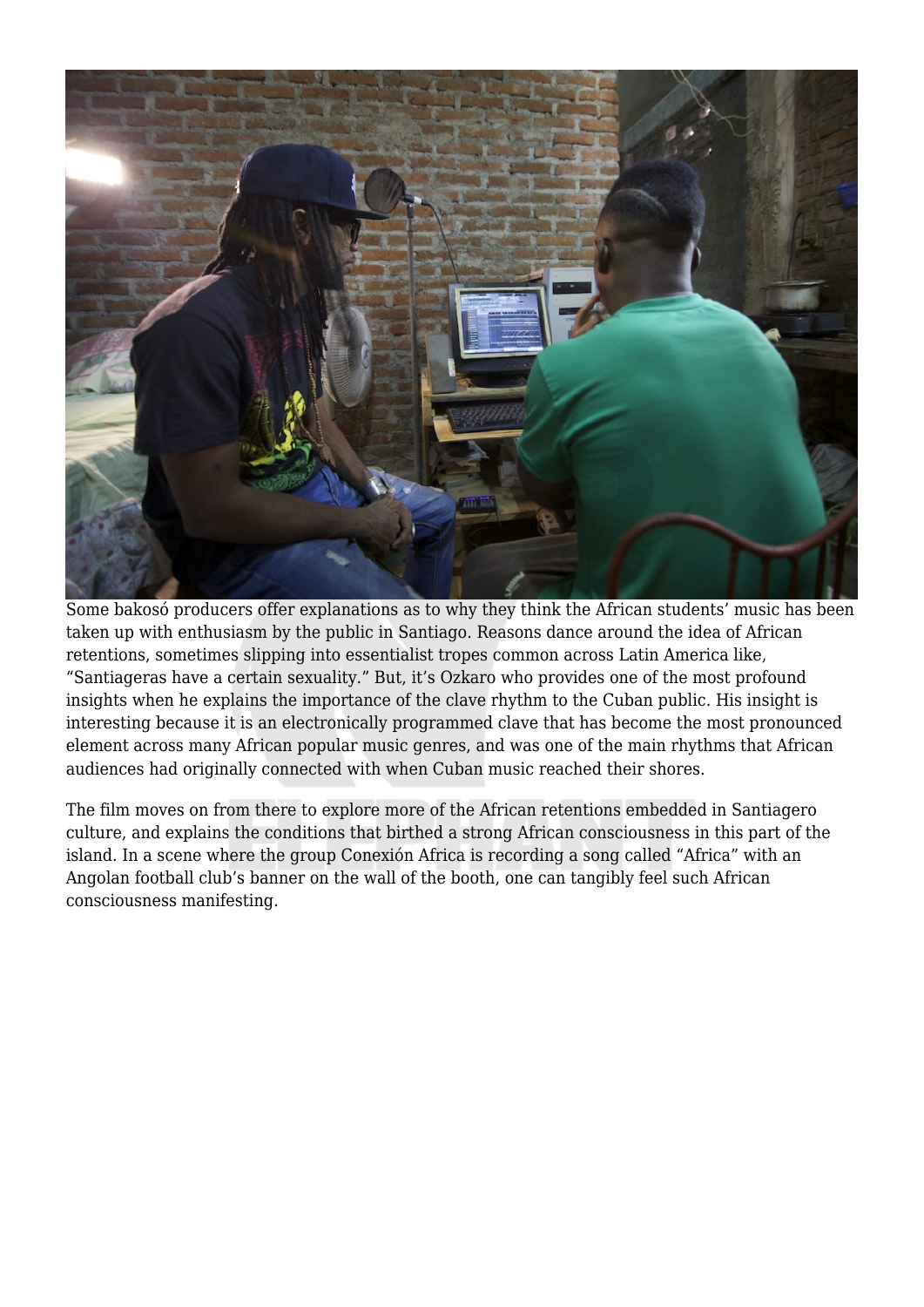

Bakosó party. Image credit Eli Jacobs-Fantauzzi.

While this celebration of Africa in Cuba is inspirational, the film is a bit overburdened by the weight given to the personal allegory of a return to African roots (and subsequent journey out to share them with the world). Beyond just a connection to roots, it must be understood that the birth of this new musical genre was assisted by Cuba's state foreign policy of building global South solidarity, and aiding the African liberation movements. The film lightly touches on this. For example, Jigüe mentions the history of Cuban military support for Angola, and how this action is thought upon fondly by many of the Angolan students who arrive to Cuba. The film, however, would have benefited from more of this political context to balance out Jigüe's romanticism.

One section, if expanded on, would have gone a long way to rectify this issue, and that was the story of how a nationwide [Africa Day](https://en.wikipedia.org/wiki/Africa_Day) celebration came to be in Cuba. Nayda Gordon, the founder of a youth African dance troupe, Sangre Nueva, explains how years ago African students would only practice their cultures with each other in parties and celebrations behind the closed doors of the medical schools. The cultures of these students piqued her interest, so she reached out to a medical student named Demba and together they organized to form the troupe. A former African medical student, Dr. Ibrahim Keita, mentions Demba and a committee that was formed ten years ago with the aim of integrating African students more with the local community. Keita alludes to the fact that this committee helped bring about the Africa Day festivities and claims, "if Kuduro is being accepted by Cuban youth today, it's because that was our intention."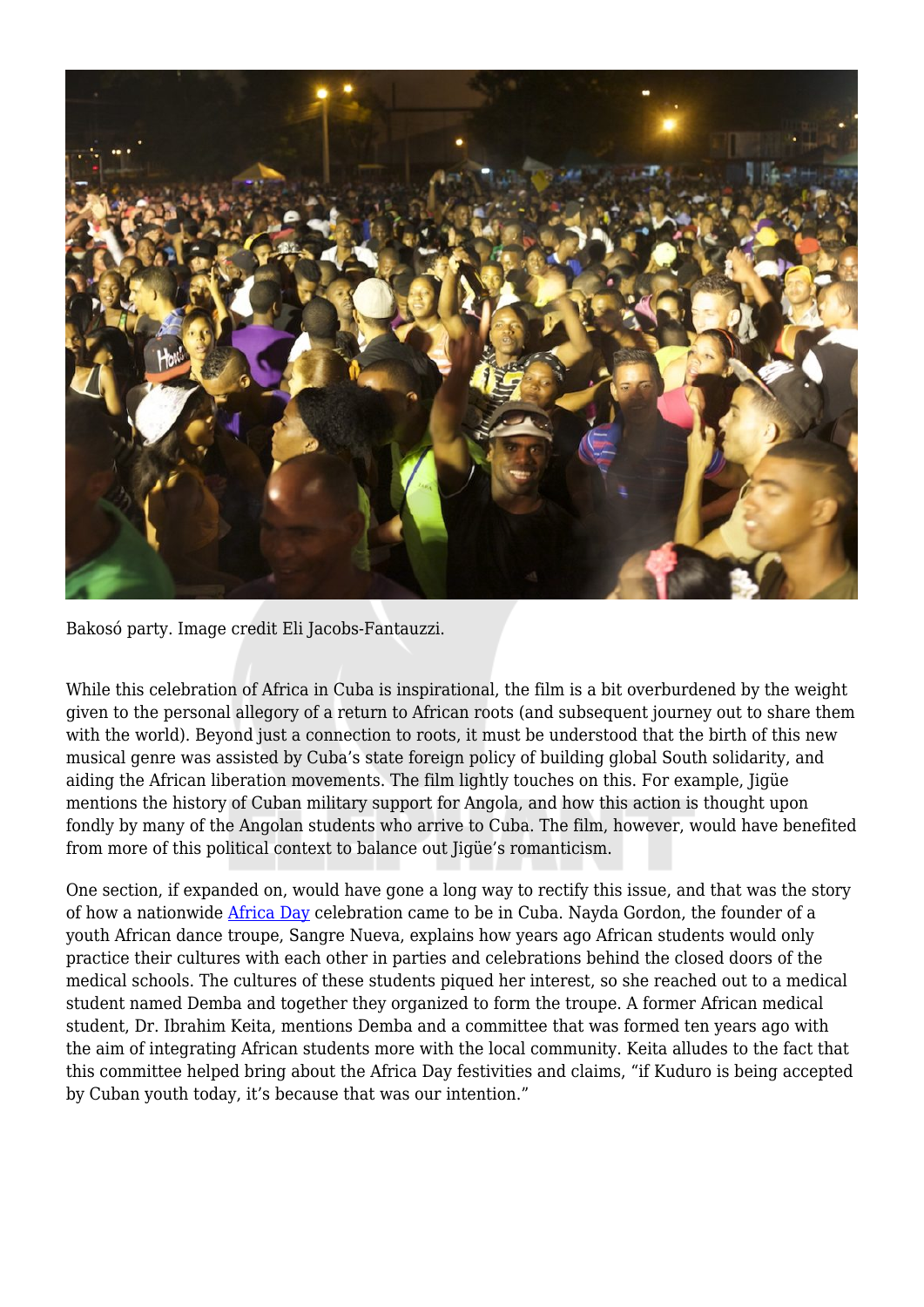

Santiago, Cuba. Image credit Eli Jacobs-Fantauzzi.

Gordon's personal motivation to connect with strangers is fascinating. It would be interesting to contextualize her initiative in relation to Cuban social norms and find out why it was important for her to connect Cuban youth with African culture. Also, the modes available for building programs of integration through grassroots solidarity in Cuba are unfamiliar to me, and in the film this section passes very quickly. It left me wondering: What was the committee? Who all was involved? And, how did they managed to gain state support? An international audience especially would have benefited from further exploration of these questions.

After the Revolution, Cuban cultural production would become cut off from capitalist networks of trade, though the nation would retain some influence in the Caribbean and South America (despite US attempts to prevent it).

Jigüe mentions over and over that this or that could happen "only in Santiago." This perhaps works best in a local context amidst a [continued struggle with racial inequality on the island,](https://africasacountry.com/2019/10/the-place-of-race-in-cuba) but not so much outside of Cuba. Because, rather than exceptional, the formation of a genre like bakosó, and the conditions that allowed it, is a process that I have personally seen repeated over and over across the Atlantic world (admittedly thanks to a little passport privilege and a fast internet connection). Kuduro, afrobeats, and afrohouse themselves are a result of such processes, and this is not the first time director Eli Jacobs-Fantauzzi has been there for such moments. He previously documented the growth of hip hop in Cuba with his film *Inventos: Hip Hop Cubano* and the rise of hiplife in Ghana in *Homegrown: Hiplife in Ghana*.

What is exceptional about Santiago that makes it stand out amongst its hemispheric neighbors are